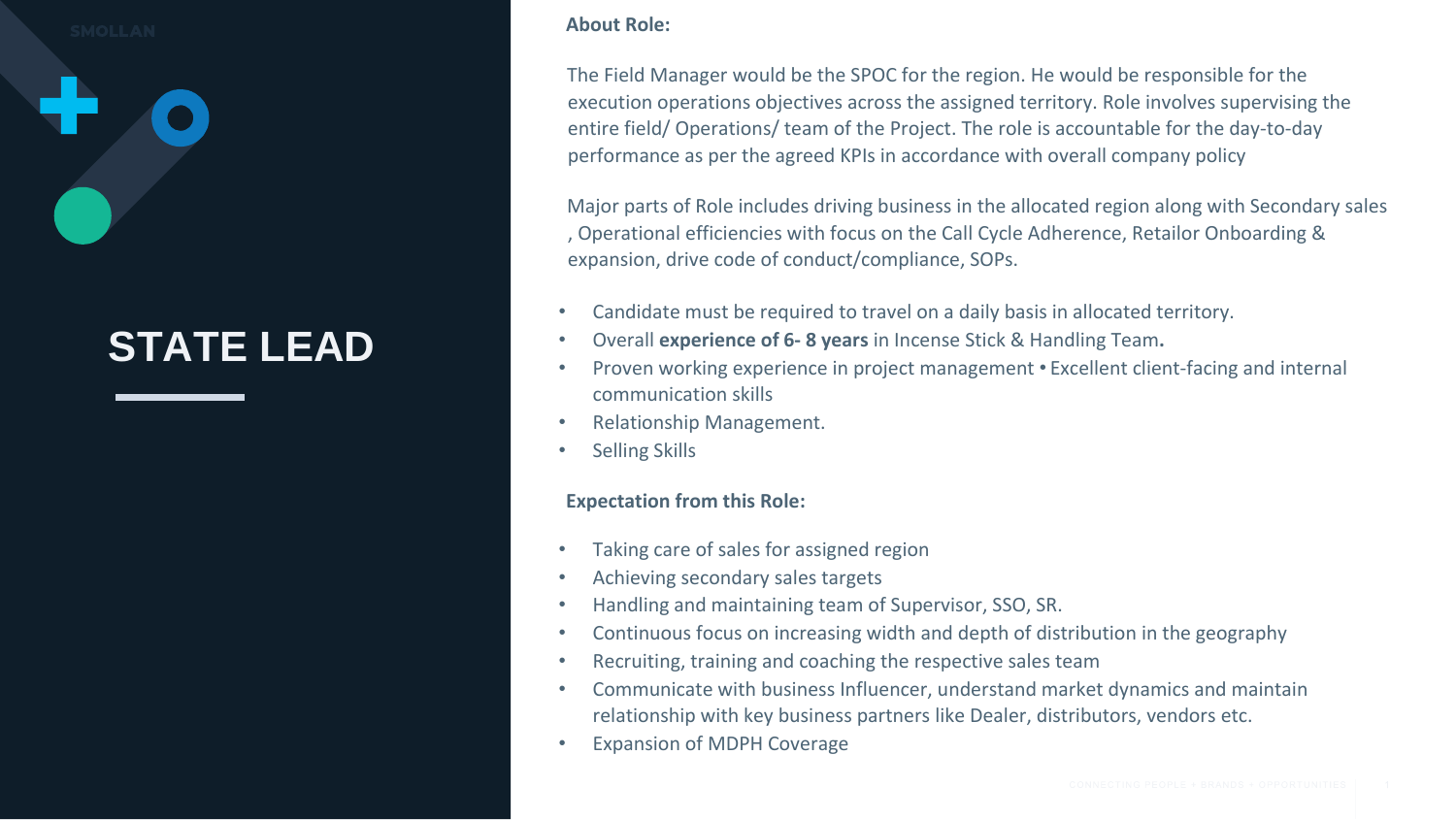# **STATE LEAD**

- Preparing demand forecasting & managing inventory
- Reporting competitive activity, schemes related developments from the market
- Accountable for end to end sales and operation execution
- Maximize Efficiency and Productivity of the Project
- Regular analysis of Field Team KPI's and its review, feedback & correction actions.
- Driving Technology Adherence, Attendance
- Driving competitive analysis among the team and track the market movement & trends
- Driving and maintaining good relationship with Retailers/ Dealers.
- Coordinate with MDPH Team and drive the operation smoothly.
- Report and escalate to management as needed.

### **Required Skills:**

- Strong Expertise in Incense Industry
- Good Knowledge of Gujarat Market
- Strong working knowledge of Microsoft Office
- Teamwork & Highly Sales Driven
- Leadership and Management Skill
- Highly motivated and achieving set goals.
- Deliver accurate and quality work.
- Ability to plan & organize workload as per deadlines.

**Qualification:** Degree in sales, marketing, business or any related field

### **CTC: 7 - 8.5 lakhs P.A (Incentives and daily travel allowance are excluding)**